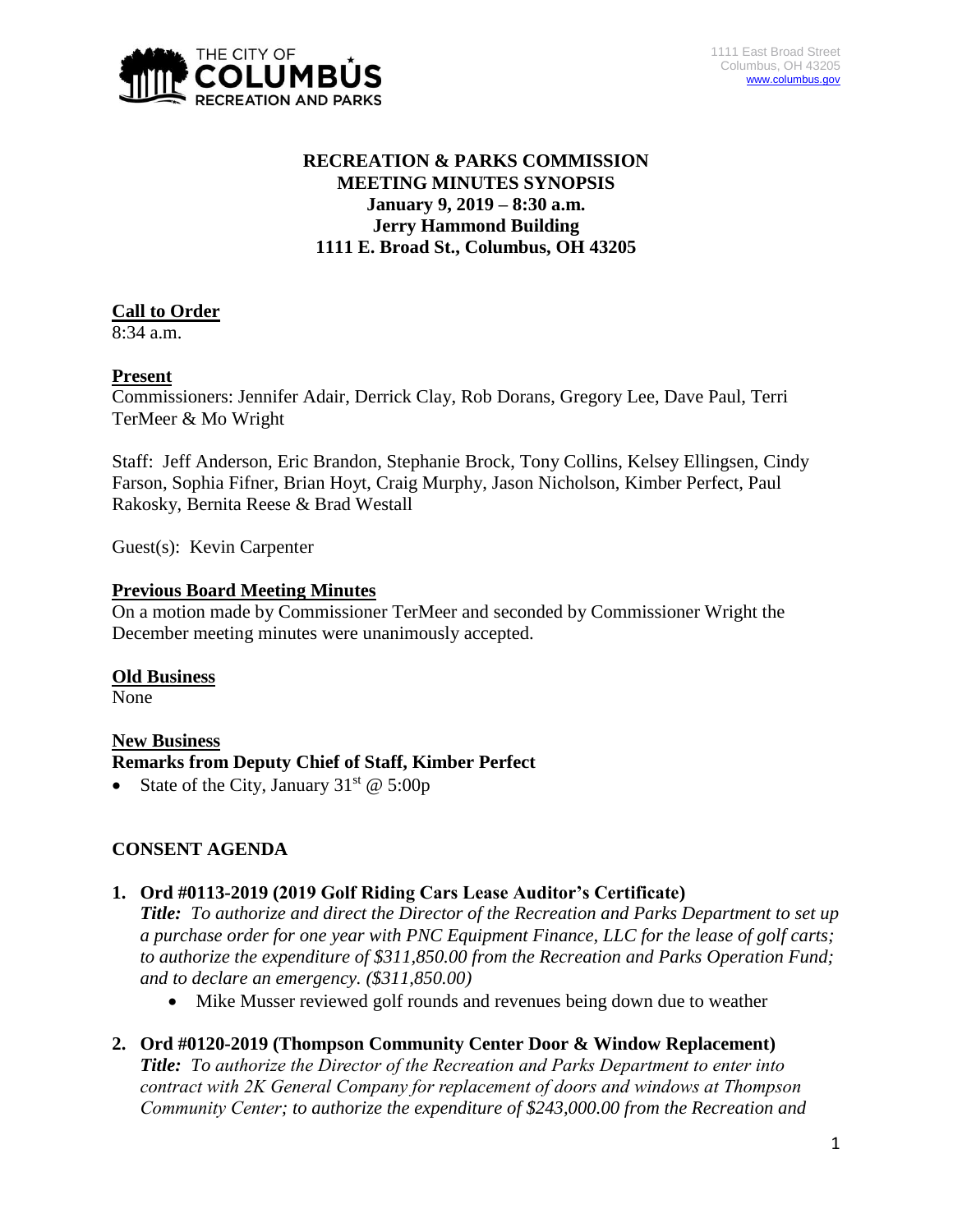

*Parks Voted Bond Fund; and to declare an emergency. (\$243,000.00)*

On a motion made by Commissioner Adair and seconded by Commissioner Clay the Commission unanimously approved the Consent Agenda.

# **ADMINISTRATION AGENDA**

## **3. Ord# 0057-2019 (Olentangy Trail – Antrim Park to Bethel Road LPA)**

*Title: To authorize the Director of Recreation and Parks to sign the LPA Federal Local-Let Project Agreement with the Ohio Department of Transportation to construct improvements to the Olentangy Trail, from Antrim Park to Bethel Road; and to declare an emergency. (\$0.00)*

#### **4. Ord# 0121-2019 (Playground Improvements 2018)**

*Title: To authorize the Director of the Recreation and Parks Department to into contract with DWA Recreation, Inc. for the supply and installation of new playgrounds at Casto Park, Stone Ridge Park, Madison Mills Park, and Northcrest Park; to authorize the expenditure of \$303,527.99 from the Recreation and Parks Voted Bond Fund; and to declare an emergency. (\$303,527.99)*

#### **5. Ord# 0122-2019 (McFerson Commons Electrical Relocation)**

*Title: To authorize the Director of the Recreation and Parks into contract with ProLine Electric Inc. for the relocation of electric service at McFerson Commons Park; to authorize the expenditure of \$210,000.00 from the Recreation and Parks Voted Bond Fund; and to declare an emergency. (\$210,000.00)*

## **6. Ord# 0123-2019 (CoGo Bike Share Contract Term Extension – July 2019)**

*Title: To authorize the Director of Recreation and Parks to modify and extend the current contract with Motivate International, Inc. for the extension of the contract term end date of January 31, 2019 to July 1, 2019. (\$0)* 

#### **7. Ord# 0124-2019 (Clean Ohio Trails Fund Grant Application)**

*Title: To authorize the Director of Recreation and to enter a grant application to the Ohio Department of Natural Resources (ODNR) Clean Ohio Trails Fund which will be used to build the Eastmoor Green Line and to declare an emergency. (\$210,000.00)*

On a motion made by Commissioner Adair and seconded by Commissioner Lee the Commission unanimously approved the Administration Agenda.

## **PARKS MAINTENANCE & OPERATIONS** *– No Legislation*

## **RECREATION & PROGRAM SERVICES AGENDA** *– No Legislation*

**YOUTH & FAMILY DEVELOPMENT AGENDA** *– No Legislation*